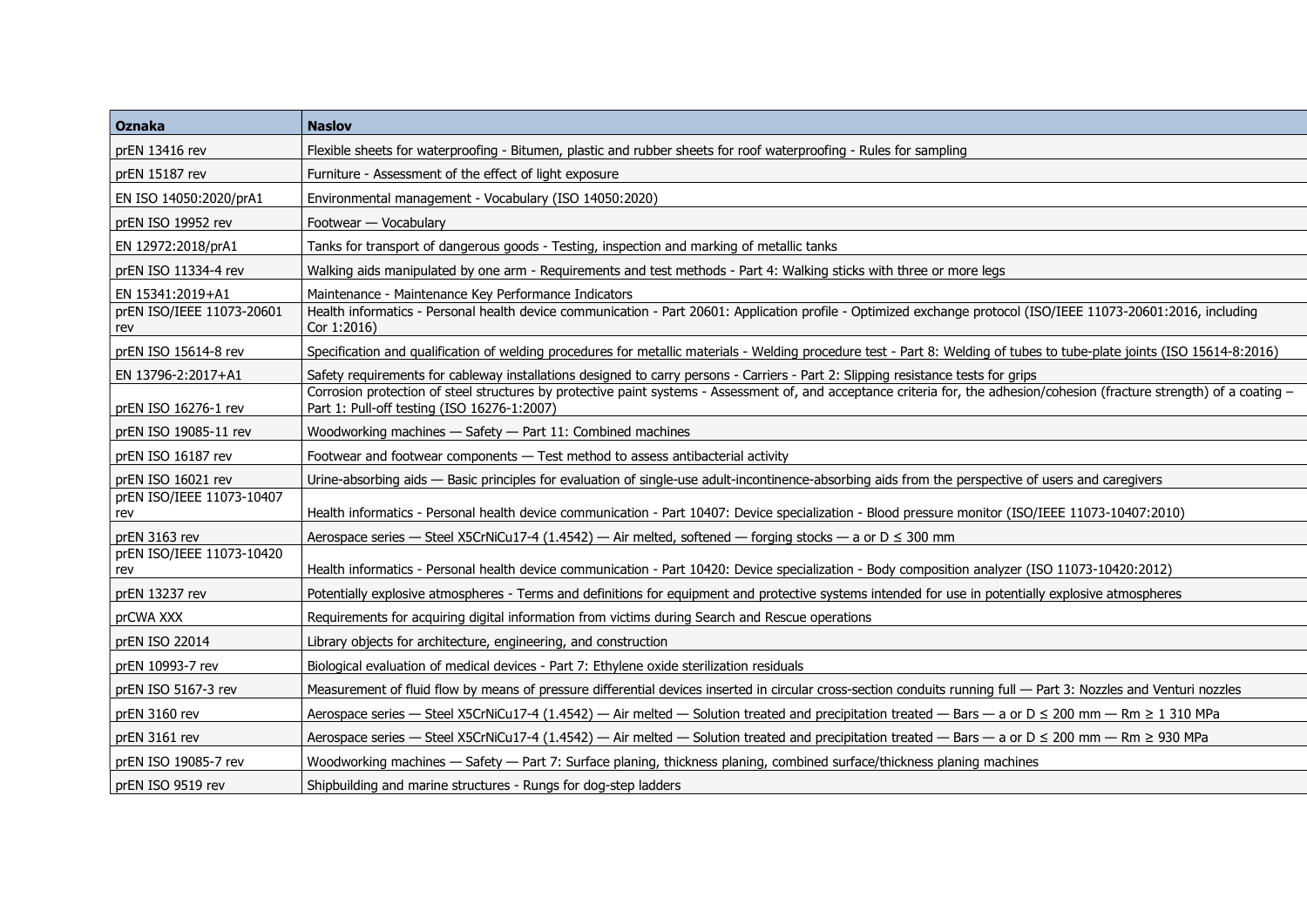| prEN 3678 rev                    | Aerospace series - Steel X5CrNiCu17-4 (1.4542) - Air melted - Solution treated and precipitation treated - Forgings - a or D $\leq$ 200 mm - Rm $\geq$ 930 MPa                                                                                                                                                         |  |
|----------------------------------|------------------------------------------------------------------------------------------------------------------------------------------------------------------------------------------------------------------------------------------------------------------------------------------------------------------------|--|
| prEN ISO/IEEE 11073-10408        |                                                                                                                                                                                                                                                                                                                        |  |
| rev                              | Health informatics - Personal health device communication - Part 10408: Device specialization - Thermometer (ISO/IEEE 11073-10408:2010)<br>Products and systems for the protection and repair of concrete structures - Definitions, requirements, quality control and evaluation of conformity - Part 7: Reinforcement |  |
| prEN 1504-7 rev                  | corrosion protection                                                                                                                                                                                                                                                                                                   |  |
| prEN ISO 29601 rev               | Paints and varnishes - Corrosion protection by protective paint systems - Assessment of porosity in a dry film (ISO 29601:2011)                                                                                                                                                                                        |  |
| prCWA XXXX                       | Guidelines for effective social media messages in crisis and disaster management                                                                                                                                                                                                                                       |  |
| prEN ISO 17616                   | Soil quality - Guidance on the choice and evaluation of bioassays for ecotoxicological characterization of soils and soil materials                                                                                                                                                                                    |  |
| prEN ISO 19204                   | Soil quality - Procedure for site-specific ecological risk assessment of soil contamination (soil quality TRIAD approach                                                                                                                                                                                               |  |
| prEN ISO 13473-5 rev             | Characterization of pavement texture by use of surface profiles - Part 5: Determination of megatexture                                                                                                                                                                                                                 |  |
| prEN 3162 rev                    | Aerospace series — Steel X5CrNiCu17-4 (1.4542) — Air melted — Solution treated and precipitation treated — Sheets and strips — $a \le 6$ mm — Rm $\ge 930$ MPa                                                                                                                                                         |  |
| EN ISO 16321-1:2022/prA1         | Eye and face protection for occupational use $-$ Part 1: General requirements $-$ Amendment 1                                                                                                                                                                                                                          |  |
| prEN ISO 16276-2 rev             | Corrosion protection of steel structures by protective paint systems - Assessment of, and acceptance criteria for, the adhesion/cohesion (fracture strength) of a coating -<br>Part 2: Cross-cut testing and X-cut testing (ISO 16276-2:2007)                                                                          |  |
| prEN ISO 15799                   | Soil quality — Guidance on the ecotoxicological characterization of soils and soil materials                                                                                                                                                                                                                           |  |
| prEN ISO 105-C12 rev             | Textiles - Tests for colour fastness - Part C12: Colour fastness to industrial laundering (ISO 105-C12:2004)                                                                                                                                                                                                           |  |
| prEN ISO 10286 rev               | Gas cylinders - Vocabulary (ISO 10286:2021)                                                                                                                                                                                                                                                                            |  |
| prEN ISO 6909                    | Machine tools Safety - Press brakes                                                                                                                                                                                                                                                                                    |  |
| prEN ISO/ASTM 52939              | Additive Manufacturing for construction - Qualification principles - Structural and infrastructure elements                                                                                                                                                                                                            |  |
| prEN 13023 rev                   | Noise measurement methods for printing, paper converting, paper making machines and auxiliary equipment - Accuracy grades 2 and 3                                                                                                                                                                                      |  |
| prEN ISO 5667-1 rev              | Water quality - Sampling - Part 1: Guidance on the design of sampling programmes and sampling techniques                                                                                                                                                                                                               |  |
| prEN 15090 rev                   | Footwear for firefighters                                                                                                                                                                                                                                                                                              |  |
| prEN ISO 15551-1 rev             | Petroleum and natural gas industries - Drilling and production equipment - Part 1: Electric submersible pump systems for artificial lift (ISO 15551-1:2015)                                                                                                                                                            |  |
| prEN ISO 22721 rev               | Conveyor belts - Specification for rubber- or plastics-covered conveyor belts of textile construction for underground mining                                                                                                                                                                                           |  |
| prEN ISO/IEEE 11073-10415<br>rev | Health informatics - Personal health device communication - Part 10415: Device specialization - Weighing scale (ISO/IEEE 11073-10415:2010)                                                                                                                                                                             |  |
| prEN 6049-004 rev                | Aerospace series - Electrical cables, installation - Protection sleeve in meta-aramid fibres - Part 004: Braided, tubular, high expandable - Product standard                                                                                                                                                          |  |
| prCWA XXXX                       | Design and installation guidelines for a building retrofitting concept based on EGS (enhanced geothermal systems)                                                                                                                                                                                                      |  |
| prEN 3677 rev                    | Aerospace series - Steel X5CrNiCu17-4 (1.4542) - Air melted - Solution treated and precipitation treated - Forgings - a or D ≤ 200 mm - Rm ≥ 1 310 MPa                                                                                                                                                                 |  |
| prEN 17871                       | Glass in building - Spectrophotometric characteristics of glass products - Validation procedure for calculation tool.                                                                                                                                                                                                  |  |
| prEN ISO/IEEE 11073-10404<br>rev | Health informatics - Personal health device communication - Part 10404: Device specialization - Pulse oximeter (ISO/IEEE 11073-10404:2010)                                                                                                                                                                             |  |